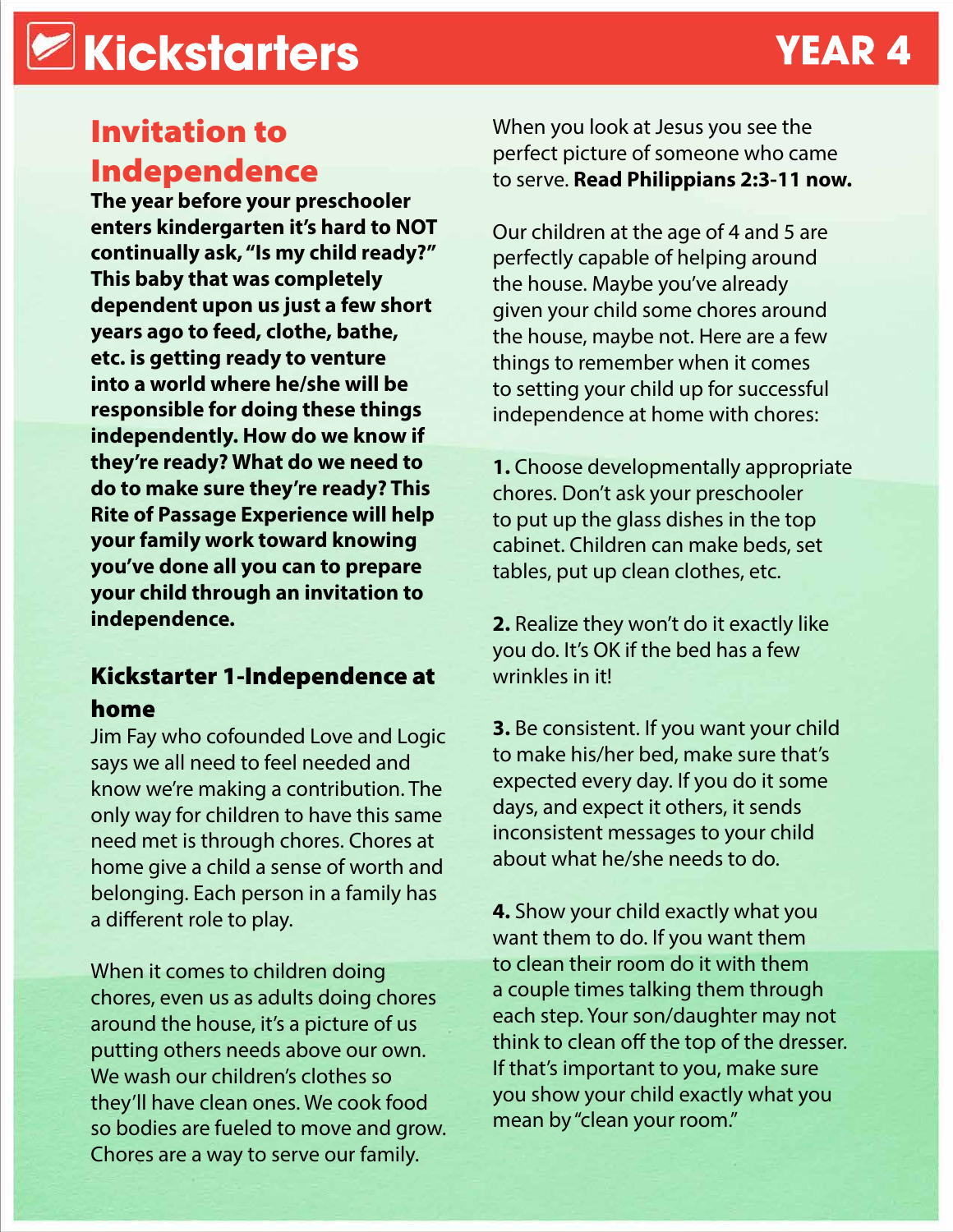Start somewhere with helping your child have independence at home. When he/she feels independent at home it will carry over into other areas of his/her life. This is the best and safest place to start. Empower your child to make a difference at home, to contribute to the family and feel needed in the process.

#### Kickstarter 2-Independence with friends

Your child may not be ready for sleepovers with friends yet, but you've probably experienced playdates at this point. You've also probably noticed that your child is beginning to be more social and desires to be around other kids. God created us to be social beings, so let's set our children up for success with friendships by helping them be independent with them. Throughout your child's life you'll have to help him/her navigate the friendship issue. One of the ongoing conversations will have to do with WHO your child chooses as friends. **Proverbs 13:20** says, *"Whoever walks with the wise becomes wise, but a companion of fools will suffer harm."*

None of us wants our child to suffer harm, so choosing wise friends will set our child up for success in life. As you consistently talk with your child about choosing friends ask him/her, *"Does \_\_\_\_\_\_\_\_\_ make wise choices?"* Your child may not be able to decipher if a person is wise, but they'll know whether or not that person makes wise choices.

We also want our child to BE a good friend. How do we make sure we've done our part as a parent to help our child BE a good friend? John 15:12-17 gives us a glimpse from the words of Jesus on what it means to be a good friend. Basically, Jesus says here that a good friend loves and is willing to lay down his life for another (putting the needs of another above our own).

As a parent we can help our child have independence with his/her friendships by teaching him/her to be a good friend and how to choose good friends. We won't be teaching these things once. It's a lifelong process of reminding our children to choose friends well and choose to be a good friend. But we can begin now setting them up for success with their friendships by allowing some independence in their relationships with friends.

#### Kickstarter 3-Personal Independence

Can he tie his shoes? Can she zip the zipper? Can he open his juice box? Can she wipe well? Can he find his way to the classroom? These questions and more are the ones we we ask when assessing whether or not our child is ready for kindergarten. The easy part about all these is that we can actually practice them BEFORE our child goes to kindergarten. We can know whether or not our child can tie his/her shoes or